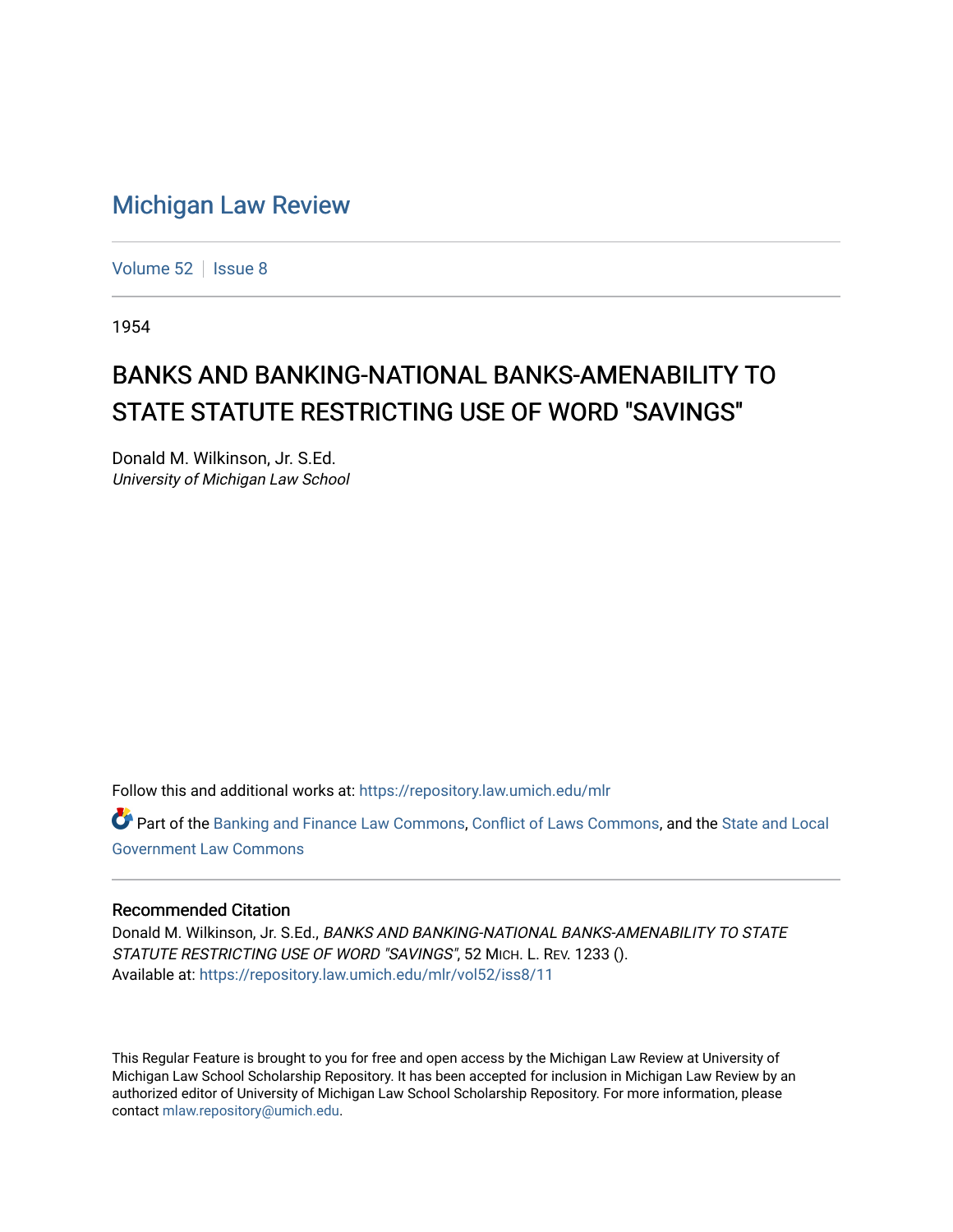BANKS .AND BANKING-NATIONAL BANKS-AMENABILITY TO STATE STAT-UTE RESTRICTING UsE OF WoRD "SAVINGs"-Defendant, a bank organized under the National Bank Act<sup>1</sup> and transacting business in the State of New York, used the words "saving" and "savings" in various ways in the advertising and conduct of its banking business. The state brought suit, seeking an injunction restraining the use of these words, alleging that in- so using them defendant had violated subdivision 1 of section 258 of the New York Banking Law.2 In defense, the bank contended that this provision, as it applied *to*  national banks, was unconstitutional as a contravention of federal statutory provisions.<sup>3</sup> The trial court dismissed the complaint on its merits,<sup>4</sup> but this was reversed by the appellate division,<sup>5</sup> whose decision was affirmed by the New York Court of Appeals.6 On appeal to the Supreme Court of the United States, *held*, reversed, one justice dissenting. Defendant as a national bank is authorized to receive savings deposits.<sup>7</sup> A necessary incident to this is the power to advertise the availability of these accounts to the public. Therefore, a state's attempt to restrict this power is invalid.8 *Franklin National Bank of Franklin Square v. New York, 347 U.S. 373, 74 S.Ct. 550 (1954).* 

The basis of subdivision 1 of section 258 of the New York Banking Law

## 1 12 u.s.c. (1946) §§21-95.

<sup>2</sup>"No bank, trust company, national bank, individual, partnership, unincorporated association or corporation other than a savings bank or a savings and loan association shall make use of the word 'saving' or 'savings' or their equivalent in its banking or financial business, or use any advertisement containing the word 'saving' or 'savings', or their equivalent in relation to its banking or financial business. . . ." 4 N.Y. Consol. Laws (McKinney, 1950) §258.

3" . . . a national banking association . . . shall have power . . . To exercise by its board of directors or duly authorized officers or agents, subject to law, all such incidental powers as shall be necessary to carry on the business of banking; • . • by receiving deposits. . . ." 12 U.S.C. (1946) §24. " . . . Any such association may continue hereafter as heretofore to receive time and savings deposits. . . ." 12 U.S.C. (1946) §371. (This section primarily relates to the power of national banks to make real estate loans.) See also 12 U.S.C. (1946) §§583-586.

<sup>4</sup>People v. Franklin National Bank of Franklin Square, 200 Misc. 557, 105 N.Y.S. (2d) 81 (1951).

<sup>5</sup>People v. Franklin National Bank of Franklin Square, 281 App. Div. 757, 118 N.Y.S. (2d) 210 (1953).

<sup>6</sup>People v. Franklin National Bank of Franklin Square, 305 N.Y. 453, 113 N.E. (2d) 796 (1953).

712 U.S.C. (1946) §24. See note 3 supra for quotation of the relevant provision. s Justice Reed, dissenting, felt that inasmuch as no federal provision expressly authorizes national banks to use the word "savings" in their advertisements, the Court should not find this authority by implication and thus permit national banks to trade on the good name of the mutual savings banks.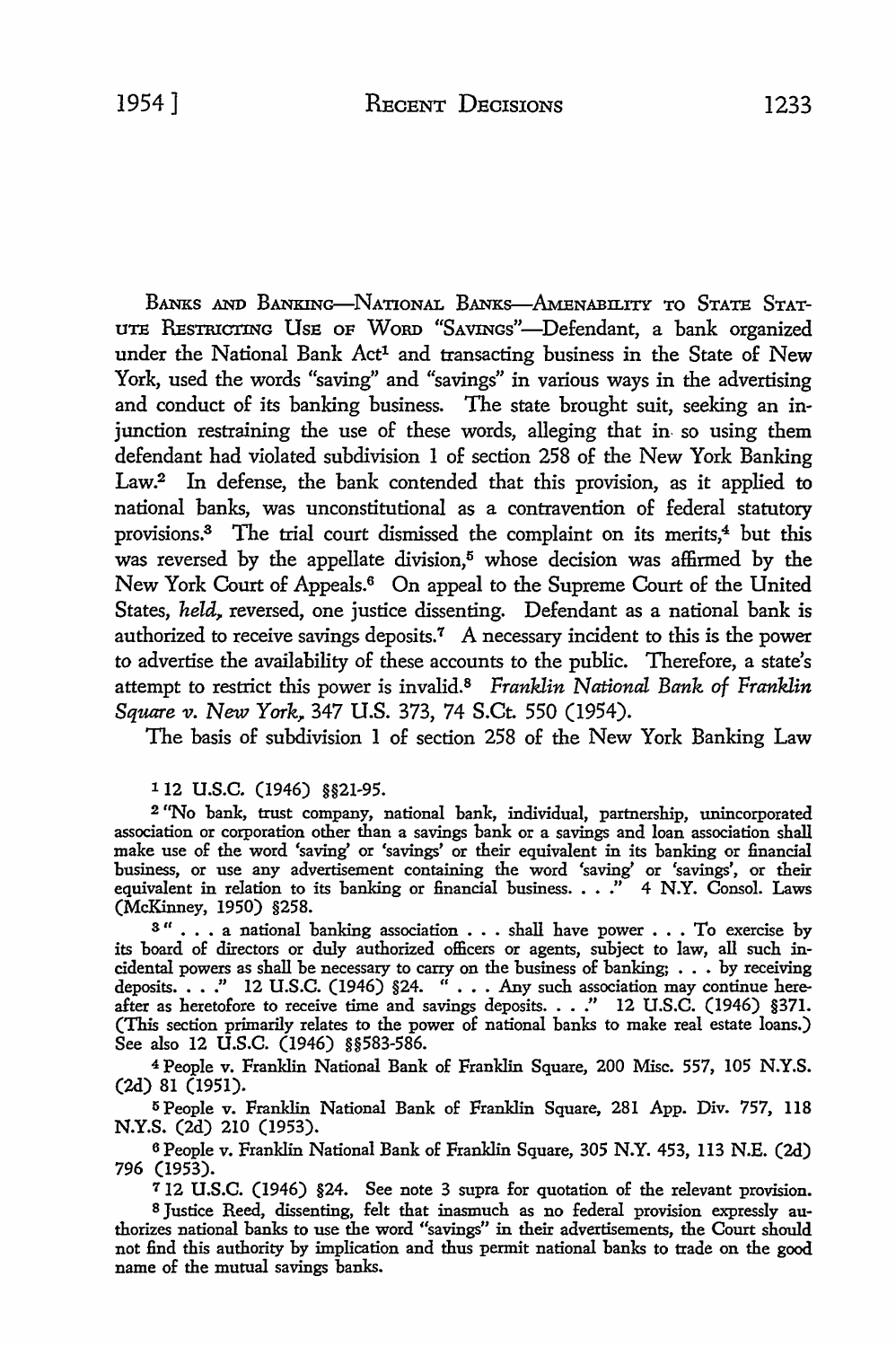lies in the distinction between a commercial bank and a savings bank. Unlike the former, a savings bank is a mutual association, each of its members contributing funds for the purpose of joint, restricted9 investment.10 The United States Supreme Court has recognized this distinction.11 The purpose of the New York provision is to prevent misrepresentation by a bank as to the nature of its business.12 Even though a few other states have similar statutory provisions, 13 the question has never before been raised whether this prohibition is equally applicable to national banks doing business within the state. Since *McCulloch v. Maryland,14* it has not been questioned that the federal government is constitutionally empowered to set up national banks and has paramount authority over the conduct of the affairs of these banks. This does not mean, however, that national banks are in no manner amenable to state laws.<sup>15</sup> Although it has been declared that a state regulation is applicable to national banks if it does not interfere with or impair the efficiency of the national bank in performing the functions by which it is designed to serve the national government,<sup>16</sup> this broad proposition is of little authoritative value in determining the issue under consideration. If the cases point to anything of significance, they would seem to indicate that the Supreme Court is not adverse to striking down state provisions which in any degree encroach upon federal law or policy.17 In any event, the fundamental question is whether or not the state and federal provisions are in conflict. This can be resolved only by a determination of the proper implications of the federal provisions.18 An affirmance of the decision of the New York Court of Appeals, which narrowly interpreted the applicable federal provisions, would have prohibited any national bank doing business in New York or in states having similar statutory provisions, similarly interpreted, from using the words "saving" or "savings" in the conduct of its business. Since every national bank derives its existence from a federal charter,<sup>19</sup>

<sup>9</sup>4 **N.Y.** Consol. Laws (McKinney, 1950) §235.

10 MonsE, BANKS AND BANKING, 6th ed., §3 (1928).

11 Bank of Redemption v. Boston, 125 U.S. 60, 8 S.Ct. 772 (1888).

12 "Our State law expresses an old, wise policy of protecting our citizens against being fooled. • • • Commercial banks, State and national, are profit-making business corporations owned by stockholders, while, in New York at least, savings banks are mutual institutions, having no stockholders but earning money for the depositors, the fundamental purpose of their existence being protection of small deposits, and their principal method of accomplishing that purpose being caution and conservatism in investments. • • ." People v. Franklin National Bank of Franklin Square, note 6 supra, at 461.

13See, e.g., Mass. Laws Ann. (1948) c. 167, §12; Minn. Stat. Ann (1946) §47.23; Cal. Financial Code (Deering, 1951) §3394.

144 Wheat. (17 U.S.) 316 (1819).

15 See 7 Michie, Banks and Banking, perm. ed., c. 15, §5 (1944).

10 Lewis v. Fidelity & Deposit Co. of Maryland, 292 U.S. 559, 54 S.Ct. 848 (1934); Anderson National Bank v. Luckett, 321 U.S. 233, 64 S.Ct. 599 (1944).

17 First National Bank of San Jose v. California, 262 U.S. 366, 43 S.Ct. 602 (1923); Easton v. Iowa, 188 U.S. 220, 23 S.Ct. 288 (1903); Jennings v. U.S. Fidelity & Guaranty Co., 294 U.S. 216, 55 S.Ct. 394 (1935).

18 See note 3 supra.

1912 u.s.c. (1946) §§21-40.